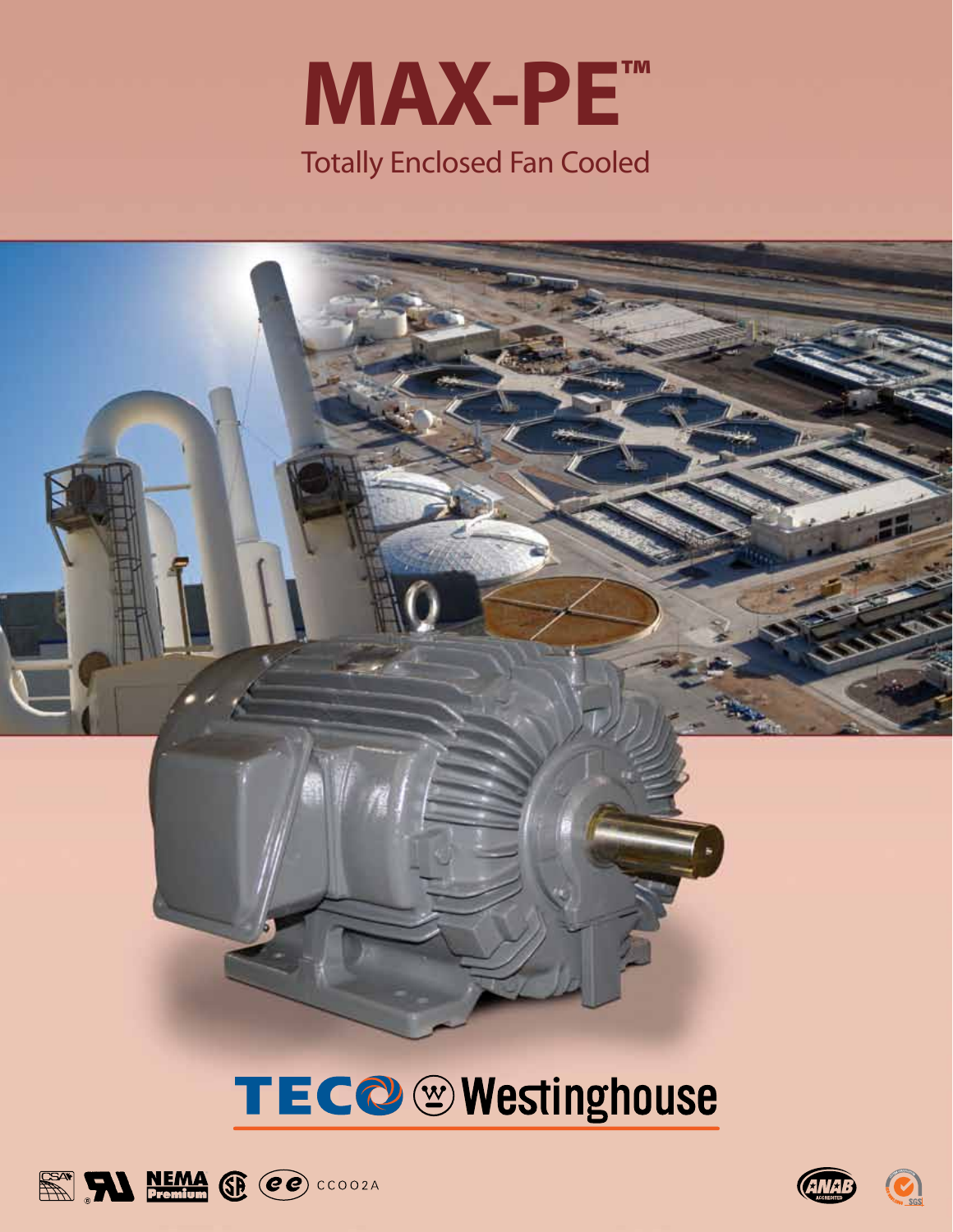### **Totally enclosed fan Cooled**

#### DESIGN FEATURES AND CONSTRUCTION

All TECO-Westinghouse Totally Enclosed Fan Cooled, T-Frame squirrel-cage induction motors are designed, manufactured and tested to meet or exceed the latest NEMA, IEEE and CSA standards.

- Motors are dual nameplated for 60 Hz (230/460V) and 50 Hz (190/380V) frequencies; 1.0 S.F. @ 50 Hz.
- **NEMA Design B**
- $\blacksquare$  36 month warranty from date of manufacture
- **n** UL recognized, Class F non-hygroscopic insulation system with heavy heat resistance enameled copper wire to provide longer winding life and reliability. Inverter rated; see below.
- $\blacksquare$  Continuous rating with 1.15 service factor
- $\blacksquare$  Design B torques as a minimum
- **n** Class B temperature rise @  $40^{\circ}$  C ambient
- Interchangeable F1 and F2 mounting
- **n** Dual drilled feet longer frame (i.e. 145T drilled also for 143T through 449T frame)
- $\blacksquare$  Bi-directional rotation
- **n** Dynamically balanced, die-cast aluminum rotor reduces overall system vibrations.
- **n** Pressed steel main conduit box is 90 degree rotatable, oversized and fully gasketed.
- $\blacksquare$  Neoprene lead and conduit box gaskets prevent the entry of moisture and contaminants.
- Grounding terminal inside main box
- **n** Rugged cast iron frame and end brackets for rigidity and excellent corrosion resistance
- Rolled steel fan cover
- External fan is corrosion-resistant and also non-sparking.
- Stainless steel nameplate; Zn plated hardware
- C-face (143T-449TZ) and D-flange (254T-449TZ) conversion kits are available.
- **n** Oversized, double shielded vacuum degassed ball bearings for frame 140T-280T and open bearings with regreaseable provisions for frames 280TS, 320T and larger.
- Rubber flinger provided on DE for frames 140T to 280T.
- **n** Labyrinth type metal flinger on both ends on frames 280TS, 320T and larger.
- Suitable for Class I, Division II, Groups B, C, and D; Temperature Code T3C (Self Certified)
- **n** Marks are UL recognized, DOE certified, CSA approved, CE Marked, and EISA compliant.
- **No VFD rated per NEMA MG1, part 30.**
- S. F. will be 1.0 when applied on VFD.
- **n** Inverter duty wire capable of withstanding voltage spikes up to 2200V.
- **n** Insulated bearings are available as an option. If not purchased, precautions should be taken to eliminate shaft currents that may be imposed on the motor by a VFD.
- $\blacksquare$  Speed ranges 20:1 VT, 10:1 CT
- 9 leads for 5 hp and below, 12 leads for 7.5 12.5 hp, and 6 leads for 150 hp and higher.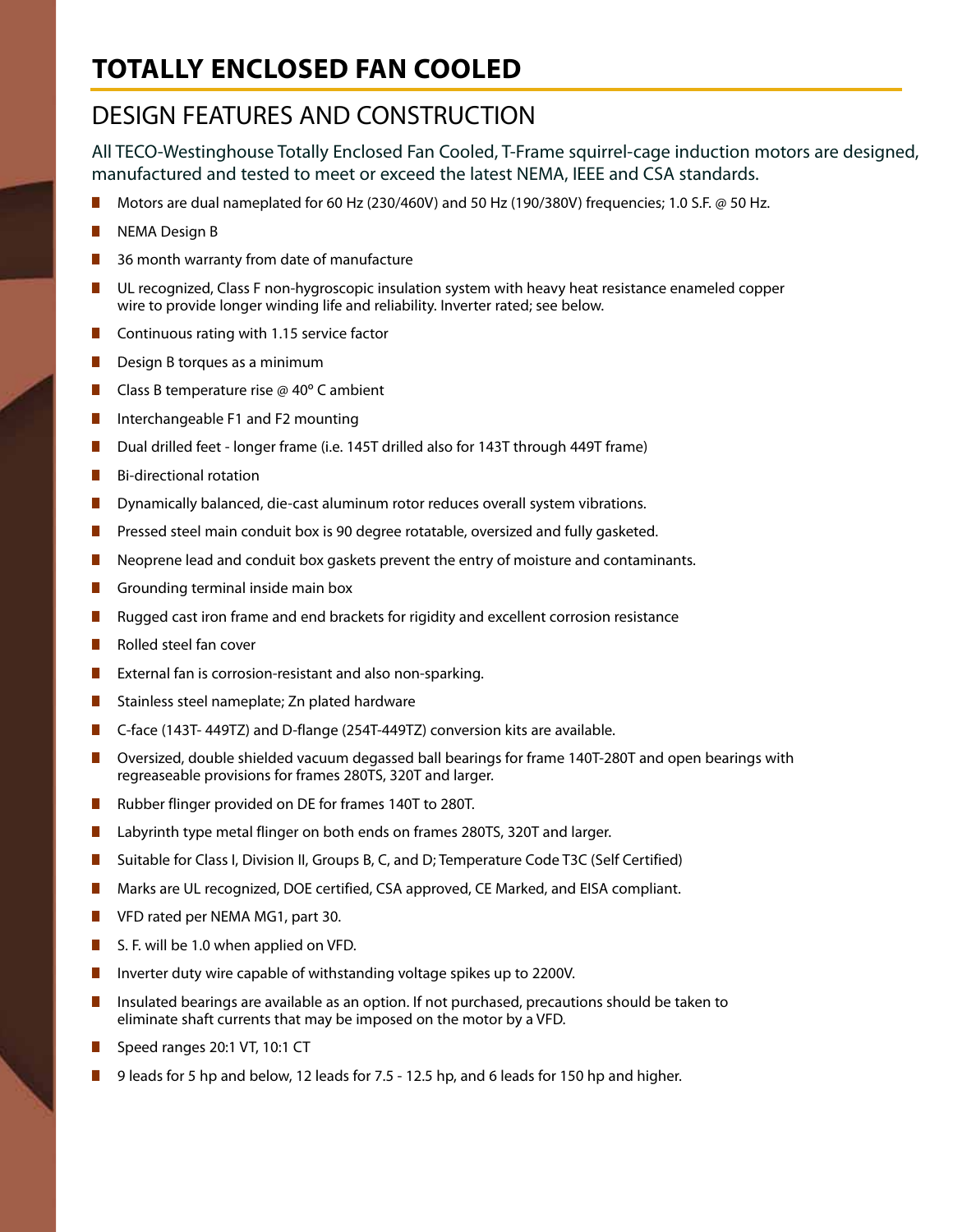#### **MAX-PE™ PERFORMANCE DATA**

|                |                           |                     | <b>EFFICIENCY (%)</b> |              |              |              |              | <b>POWER FACTOR</b> |              | <b>CURRENT</b> |               | <b>TORQUE</b>  |               |                        |               |                                 | <b>NEMA</b>   |
|----------------|---------------------------|---------------------|-----------------------|--------------|--------------|--------------|--------------|---------------------|--------------|----------------|---------------|----------------|---------------|------------------------|---------------|---------------------------------|---------------|
| HP             | <b>FULL</b>               | <b>FRAME</b>        | <b>FULL LOAD</b>      |              | 3/4          | 1/2          | <b>FULL</b>  | 3/4                 | 1/2          | <b>FULL</b>    | <b>LOCKED</b> | <b>FULL</b>    | <b>LOCKED</b> |                        | <b>BREAK-</b> | <b>ROTOR</b><br>WR <sup>2</sup> | APPRX.        |
|                | <b>LOAD</b><br><b>RPM</b> | <b>SIZE</b><br>(EH) |                       |              | <b>LOAD</b>  | <b>LOAD</b>  | <b>LOAD</b>  | <b>LOAD</b>         | <b>LOAD</b>  | <b>LOAD</b>    | <b>ROTOR</b>  | <b>LOAD</b>    | <b>ROTOR</b>  | <b>PULL UP</b><br>%FLT | <b>DOWN</b>   | $Ib-ft^2$                       | <b>CODE</b>   |
|                |                           |                     | NOM.                  | MIN.         | NOM.         | NOM.         | %            | %                   | %            | (A)            | (A)           | lb-ft          | %FLT          |                        | %FLT          |                                 | <b>LETTER</b> |
|                | 3465                      | 143T                | 82.5                  | 80.0         | 81.5         | 78.5         | 85.0         | 79.5                | 68.5         | 2.67           | 30            | 1.515          | 350           | 365                    | 400           | 0.046                           | $\mathsf{N}$  |
| $\overline{1}$ | 1745                      | 143T                | 85.5                  | 82.5         | 84.0         | 81.5         | 73.0         | 64.5                | 51.5         | 3.00           | 30            | 3.009          | 310           | 280                    | 410           | 0.086                           | $\mathsf{N}$  |
|                | 1150                      | 145T                | 82.5                  | 80.0         | 82.5         | 80.0         | 65.5         | 57.0                | 44.5         | 3.47           | 30            | 4.566          | 250           | 220                    | 300           | 0.122                           | $\mathsf{N}$  |
| 1.5            | 3465                      | 143T                | 84.0                  | 81.5         | 84.0         | 81.5         | 83.5         | 77.0                | 65.0         | 4.00           | 40            | 2.273          | 340           | 280                    | 350           | 0.052                           | M             |
|                | 1730                      | 145T                | 86.5                  | 84.0         | 86.5         | 85.5         | 78.0         | 70.0                | 57.0         | 4.16           | 40            | 4.552          | 300           | 260                    | 360           | 0.093                           | M             |
|                | 1170                      | 182T                | 87.5                  | 85.5         | 85.5         | 82.5         | 63.5         | 55.0                | 42.5         | 5.06           | 40            | 6.731          | 210           | 190                    | 350           | 0.313                           | M             |
|                | 3465                      | 145T                | 86.5                  | 84.0         | 86.5         | 85.5         | 86.0         | 80.5                | 70.0         | 5.03           | 50            | 3.031          | 350           | 315                    | 390           | 0.064                           | L             |
| $\overline{2}$ | 1740                      | 145T                | 86.5                  | 84.0         | 84.0         | 84.0         | 78.0         | 70.0                | 57.0         | 5.55           | 50            | 6.035          | 270           | 220                    | 330           | 0.108                           | L             |
|                | 1170                      | 184T                | 88.5                  | 86.5         | 88.5         | 86.5         | 70.5         | 63.0                | 50.5         | 6.00           | 50            | 8.975          | 180           | 150                    | 270           | 0.423                           | L             |
| $\overline{3}$ | 3490                      | 182T                | 88.5                  | 86.5         | 90.2         | 89.5         | 90.0         | 87.0                | 79.5         | 7.05           | 64            | 4.513          | 280           | 250                    | 380           | 0.190                           | K             |
|                | 1755                      | 182T                | 89.5                  | 87.5         | 89.5         | 87.5         | 84.0         | 79.5                | 68.5         | 7.47           | 64            | 8.975          | 225           | 175                    | 345           | 0.404                           | К             |
|                | 1175                      | 213T                | 89.5                  | 87.5         | 89.5         | 87.5         | 78.0         | 70.5                | 58.5         | 8.05           | 64            | 13.41          | 210           | 180                    | 340           | 0.918                           | К             |
| 5              | 3480                      | 184T                | 88.5                  | 86.5         | 89.5         | 89.5         | 92.5         | 91.0                | 85.5         | 11.44          | 92            | 7.544          | 290           | 230                    | 320           | 0.272                           | J             |
|                | 1745                      | 184T                | 89.5                  | 87.5         | 88.5         | 88.5         | 85.5         | 81.5                | 71.5         | 12.24          | 92            | 15.04          | 185           | 140                    | 285           | 0.422                           | J             |
|                | 1170                      | 215T                | 91.0                  | 89.5         | 91.0         | 89.5         | 82.5         | 77.0                | 65.5         | 12.47          | 92            | 22.44          | 190           | 160                    | 300           | 1.224                           | J             |
| 7.5            | 3510                      | 213T                | 91.0                  | 89.5         | 91.0         | 90.2         | 89.0         | 87.0                | 80.0         | 17.34          | 127           | 11.22          | 200           | 175                    | 275           | 0.448                           | H             |
|                | 1755                      | 213T                | 91.7                  | 90.2         | 91.0         | 89.5         | 86.5         | 82.0                | 72.0         | 17.71          | 127           | 22.44          | 250           | 155                    | 270           | 0.848                           | н             |
|                | 1170                      | 254T                | 91.0                  | 89.5         | 91.0         | 89.5         | 80.5         | 75.0                | 64.0         | 19.17          | 127           | 33.66          | 240           | 215                    | 270           | 2.158                           | Н             |
| 10             | 3510                      | 215T                | 91.0                  | 89.5         | 91.7         | 91.0         | 89.5         | 88.5                | 82.5         | 23.0           | 162           | 14.96          | 220           | 180                    | 260           | 0.573                           | Н             |
|                | 1755                      | 215T                | 91.7                  | 90.2         | 91.0         | 91.0         | 88.0         | 84.0                | 75.5         | 23.2           | 162           | 29.92          | 250           | 145                    | 260           | 1.082                           | Н             |
|                | 1170                      | 256T                | 91.0                  | 89.5         | 91.7         | 90.2         | 80.5         | 75.0                | 64.0         | 25.6           | 162           | 44.87          | 225           | 185                    | 250           | 2.872                           | н             |
| 15             | 3525                      | 254T                | 92.4                  | 91.0         | 92.4         | 91.7         | 91.5         | 90.5                | 86.0         | 33.2           | 232           | 22.34          | 210           | 180                    | 270           | 1.088                           | G<br>G        |
|                | 1765<br>1175              | 254T                | 92.4                  | 91.0         | 93.0         | 92.4         | 88.0         | 85.0                | 77.0         | 34.5           | 232<br>232    | 44.62          | 245           | 180                    | 270           | 2.179                           |               |
|                |                           | 284T<br>256T        | 92.4<br>92.4          | 91.0         | 93.0         | 93.0         | 83.5<br>92.5 | 79.5<br>91.5        | 70.5<br>88.0 | 36.4           | 290           | 67.03<br>29.83 | 215           | 180                    | 230           | 6.823                           | G<br>G        |
| 20             | 3520<br>1760              | 256T                | 93.0                  | 91.0<br>91.7 | 93.0<br>92.4 | 93.6<br>92.4 | 87.5         | 84.5                | 78.5         | 43.8<br>46.0   | 290           | 59.66          | 210<br>200    | 180<br>145             | 260<br>240    | 1.407<br>2.871                  | G             |
|                | 1170                      | 286T                | 91.7                  | 90.2         | 92.4         | 92.4         | 84.0         | 81.0                | 73.0         | 48.6           | 290           | 89.75          | 210           | 160                    | 225           | 8.340                           | G             |
|                | 3545                      | <b>284TS</b>        | 92.4                  | 91.0         | 93.0         | 92.4         | 91.0         | 90.5                | 86.5         | 55.7           | 365           | 37.03          | 175           | 135                    | 250           | 2.507                           | G             |
| 25             | 1765                      | 284T                | 93.6                  | 92.4         | 93.6         | 93.6         | 86.0         | 83.0                | 77.0         | 58.2           | 365           | 74.37          | 205           | 165                    | 240           | 4.586                           | G             |
|                | 1170                      | 324T                | 93.0                  | 91.7         | 93.6         | 93.6         | 83.0         | 80.0                | 71.5         | 60.7           | 365           | 112.2          | 200           | 155                    | 205           | 11.877                          | G             |
|                | 3545                      | 286TS               | 93.0                  | 91.7         | 93.6         | 93.0         | 91.0         | 90.5                | 87.5         | 66.4           | 435           | 44.43          | 175           | 140                    | 240           | 2.831                           | G             |
| 30             | 1770                      | 286T                | 93.6                  | 92.4         | 93.6         | 93.6         | 87.5         | 85.5                | 79.5         | 68.6           | 435           | 88.99          | 200           | 160                    | 235           | 5.274                           | G             |
|                | 1175                      | 326T                | 93.0                  | 91.7         | 93.6         | 93.6         | 80.5         | 78.5                | 71.0         | 75.0           | 435           | 134.1          | 210           | 180                    | 230           | 12.372                          | G             |
|                | 3550                      | 324TS               | 94.1                  | 93.0         | 94.5         | 94.1         | 90.0         | 89.0                | 84.5         | 88.4           | 580           | 59.16          | 150           | 130                    | 240           | 3.590                           | G             |
| 40             | 1770                      | 324T                | 94.1                  | 93.0         | 94.5         | 94.5         | 86.0         | 84.5                | 78.5         | 92.6           | 580           | 118.7          | 205           | 170                    | 220           | 8.624                           | G             |
|                | 1180                      | 364T                | 94.1                  | 93.0         | 94.5         | 94.1         | 86.5         | 84.5                | 78.0         | 92.0           | 580           | 178.0          | 200           | 150                    | 220           | 17.937                          | G             |
|                | 3550                      | 326TS               | 94.1                  | 93.0         | 94.5         | 94.5         | 91.0         | 90.0                | 86.5         | 109.3          | 725           | 73.95          | 150           | 130                    | 240           | 4.488                           | G             |
| 50             | 1770                      | 326T                | 94.5                  | 93.6         | 95.0         | 95.0         | 87.0         | 86.0                | 80.5         | 113.9          | 725           | 148.3          | 210           | 170                    | 220           | 10.124                          | G             |
|                | 1180                      | 365T                | 94.1                  | 93.0         | 94.5         | 93.6         | 86.0         | 83.0                | 75.5         | 115.7          | 725           | 222.5          | 225           | 170                    | 240           | 21.386                          | G             |
| 60             | 3550                      | 364T                | 94.1                  | 83.0         | 94.5         | 94.1         | 93.0         | 92.0                | 88.5         | 128.4          | 870           | 88.74          | 145           | 130                    | 240           | 7.379                           | G             |
|                | 1775                      | 364T                | 95.0                  | 94.1         | 95.0         | 94.5         | 86.5         | 83.0                | 75.5         | 136.7          | 870           | 177.5          | 200           | 155                    | 240           | 12.229                          | G             |
|                | 1180                      | 404T                | 94.5                  | 93.6         | 94.5         | 94.1         | 87.0         | 86.5                | 80.5         | 136.7          | 870           | 267.0          | 200           | 185                    | 245           | 33.535                          | G             |
|                | 3555                      | 365TS               | 94.5                  | 93.6         | 95.0         | 95.0         | 93.0         | 92.5                | 89.0         | 159.8          | 1085          | 110.8          | 145           | 130                    | 250           | 9.056                           | G             |
| 75             | 1775                      | 365T                | 95.4                  | 94.5         | 95.4         | 95.0         | 86.5         | 83.5                | 75.5         | 170.2          | 1085          | 221.8          | 200           | 165                    | 250           | 14.674                          | G             |
|                | 1180                      | 405T                | 94.5                  | 93.6         | 94.5         | 94.5         | 86.5         | 84.5                | 79.0         | 171.8          | 1085          | 333.7          | 200           | 175                    | 225           | 37.862                          | G             |
|                | 885                       | 444T                | 93.0                  | 91.7         | 92.4         | 91.0         | 79.0         | 76.0                | 67.0         | 95.6           | 548           | 445.0          | 120           | 100                    | 220           | 55.1                            | G             |
| 100            | 3560                      | 405TS               | 95.4                  | 94.5         | 95.8         | 95.4         | 92.0         | 91.5                | 88.5         | 213            | 1450          | 147.5          | 140           | 125                    | 270           | 10.773                          | G             |
|                | 1775                      | 405T                | 95.4                  | 94.5         | 95.4         | 95.0         | 87.5         | 85.5                | 80.0         | 224            | 1450          | 295.8          | 215           | 140                    | 215           | 26.637                          | G             |
|                | 1181                      | 444T                | 95.0                  | 94.1         | 94.5         | 93.6         | 82.5         | 80.0                | 73.0         | 119            | 725           | 444.0          | 140           | 110                    | 230           | 56.0                            | G             |
|                | 885                       | 445T                | 93.0                  | 91.7         | 92.4         | 91.0         | 79.0         | 76.5                | 67.0         | 127            | 725           | 593.0          | 120           | 100                    | 220           | 72.8                            | G             |
| 125            | 3563                      | 444TS               | 95.0                  | 94.1         | 94.5         | 93.6         | 86.0         | 83.5                | 80.0         | 143            | 908           | 184.0          | 110           | 88                     | 220           | 14.2                            | G             |
|                | 1780                      | 444T                | 95.4                  | 94.5         | 95.0         | 94.1         | 84.0         | 82.0                | 77.0         | 146            | 908           | 368.0          | 130           | 100                    | 220           | 39.1                            | G             |
|                | 1182                      | 445T                | 95.0                  | 94.1         | 94.5         | 93.6         | 83.0         | 80.5                | 74.0         | 148            | 908           | 554.0          | 140           | 110                    | 230           | 68.0                            | G             |
|                | 888                       | 447T                | 93.6                  | 92.4         | 93.0         | 91.7         | 80.0         | 77.0                | 69.0         | 156            | 908           | 739.0          | 120           | 100                    | 220           | 120                             | G             |
| 150            | 3566                      | 445TS               | 95.0                  | 94.1         | 94.5         | 93.6         | 87.0         | 84.5                | 81.0         | 170            | 1085          | 220.0          | 110           | 88                     | 220           | 16.0                            | G             |
|                | 1783                      | 445T                | 95.8                  | 95.0         | 95.4         | 94.5         | 84.0         | 82.0                | 78.0         | 175            | 1085          | 442.0          | 130           | 100                    | 220           | 52.0                            | G             |
|                | 1185                      | 447T                | 95.8                  | 95.0         | 95.4         | 94.5         | 83.5         | 81.0                | 74.0         | 176            | 1085          | 664.0          | 135           | 105                    | 220           | 100.6                           | G             |
|                | 888                       | 449T                | 93.6                  | 92.4         | 93.4         | 92.1         | 80.0         | 77.0                | 69.0         | 188            | 1085          | 887.0          | 120           | 100                    | 220           | 140                             | G             |
| 200            | 3572                      | 447TS               | 95.4                  | 94.5         | 95.0         | 94.1         | 87.0         | 84.5                | 81.0         | 226            | 1450          | 293.0          | 104           | 83                     | 210           | 30.2                            | G             |
|                | 1785                      | 447T                | 96.2                  | 95.4         | 95.8         | 95.0         | 84.5         | 82.5                | 78.5         | 230            | 1450          | 588.0          | 120           | 95                     | 210           | 73.5                            | G             |
|                | 1186                      | 449T                | 95.8                  | 95.0         | 95.4         | 94.5         | 84.0         | 81.0                | 74.0         | 233            | 1450          | 885.0          | 135           | 105                    | 210           | 115.0                           | G             |

Note: 1. The data above are typical values based on test according to IEEE standard 112, method B.

2. Breakdown & locked rotor torques are shown as average expected values.

3. Efficiency, power factor, speed and torque are the same for other voltages.

 Current values vary inversely with voltage. 4. Tolerance according to NEMA MG1-12 & IEC60034-1.

5. Data subject to change without notice.